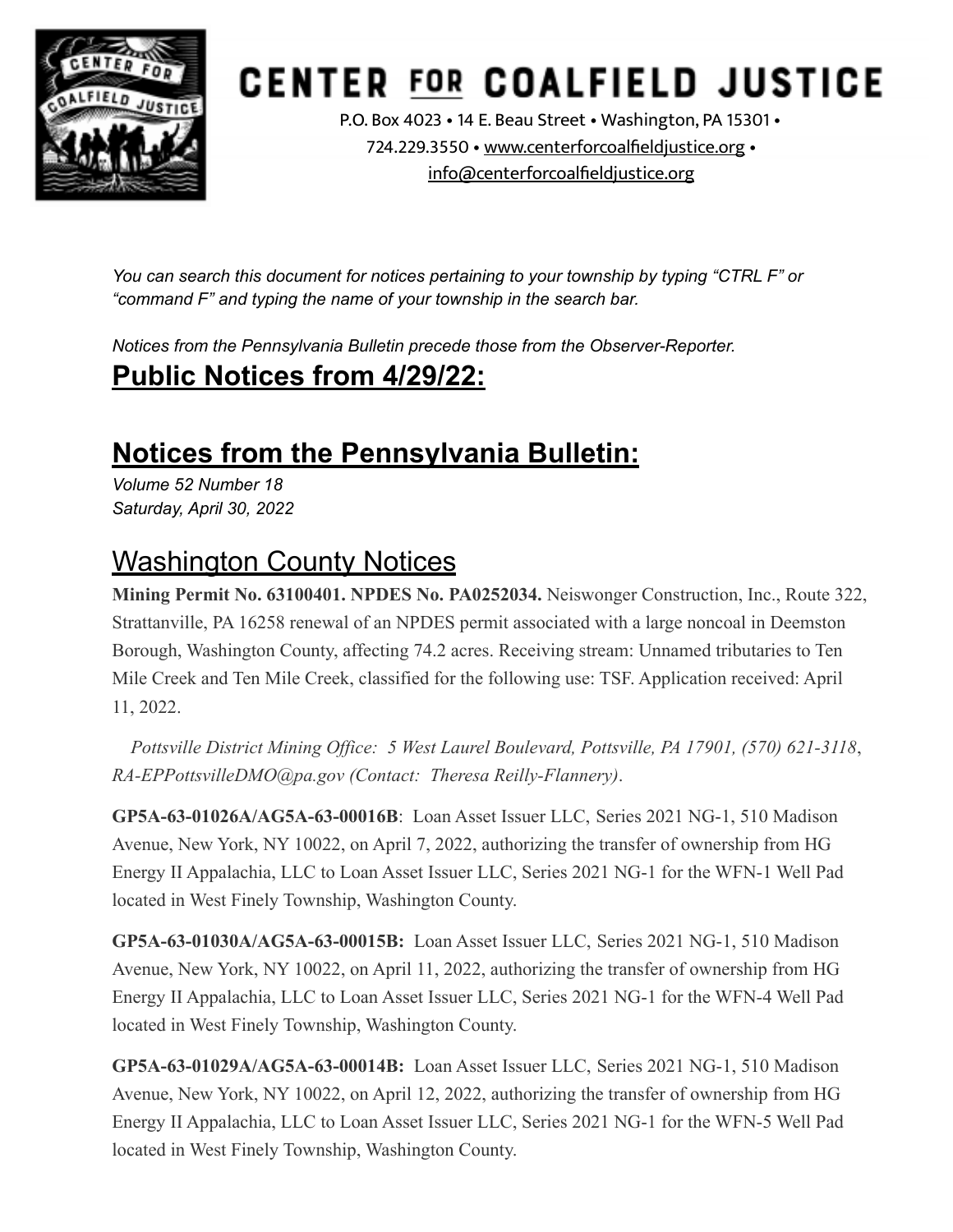**GP5A-63-01028A/AG5A-63-00013B:** Loan Asset Issuer LLC, Series 2021 NG-1, 510 Madison Avenue, New York, NY 10022, on April 12, 2022, authorizing the transfer of ownership from HG Energy II Appalachia, LLC to Loan Asset Issuer LLC, Series 2021 NG-1 for the WFN-6 Well Pad located in West Finely Township, Washington County.

**GP5A-63-01025A/AG5A-63-00011B:** Loan Asset Issuer LLC, Series 2021 NG-1, 510 Madison Avenue, New York, NY 10022, on April 12, 2022, authorizing the transfer of ownership from HG Energy II Appalachia, LLC to Loan Asset Issuer LLC, Series 2021 NG-1 for the WFN-10 Well Pad located in West Finely Township, Washington County.

**E6383221-070**. Pennsylvania Turnpike Commission, 700 S. Eisenhower Blvd, Middletown, PA 17057. Cecil Township and McDonald Borough, Washington County, U.S. Army Corps of Engineers, Pittsburgh District.

 To construct and maintain the following water obstructions and encroachments associated with a channel improvement/relocation project along an approximately 1,500-foot reach of a Tributary to Robinson Run (WWF) (Stream 1) and an approximately 145-foot reach of a second Tributary to Robinson Run (WWF) (Stream 2) for the purpose of addressing flooding along SR 0980 and adjacent properties.

 1. To remove approximately 1,263 feet of existing stream enclosures in a Tributary to Robinson Run (Stream 1).

 2. To construct and maintain a 251-foot long stream enclosure of a Tributary to Robinson Run (Stream 1) consisting of a 48-inch diameter culvert connecting with a manhole to the existing stream enclosure at the upstream end, and a concrete headwall and rock-lined energy dissipation pool at the downstream end. (Latitude: 40.365281°; Longitude: -80.235144°)

 3. To construct and maintain approximately 579 feet of open channel consisting of a rock-lined trapezoidal channel having a 5-foot bottom width, 1.5:1 side slopes and an approximate 1-foot depth. The channel also includes 12 step pools along its length. (Latitude: 40.365281°; Longitude: -80.235144°)

 4. To construct and maintain a 683-foot long stream enclosure of a Tributary to Robinson Run (Stream 1) consisting of a 66-inch diameter culvert, and a concrete headwall and endwall. The outlet of the stream enclosure is located at the confluence with Robinson Run. (Latitude: 40.365281°; Longitude: -80.235144°)

 5. To construct and maintain a channel change in a 145-foot reach of a Tributary to Robinson Run (Stream 2) consisting of a vegetated lined trapezoidal channel having a 2-foot bottom width, 2:1 side slopes and an approximate 2-foot depth. (Latitude: 40.362912°; Longitude: -80.232825°)

 6. To modify and maintain numerous utility line stream crossings of the proposed stream enclosures and open channel which carry the Tributary to Robinson Run (Stream 1).

 7. To construct and maintain numerous stormwater outfalls connecting to the proposed stream enclosure and open channel.